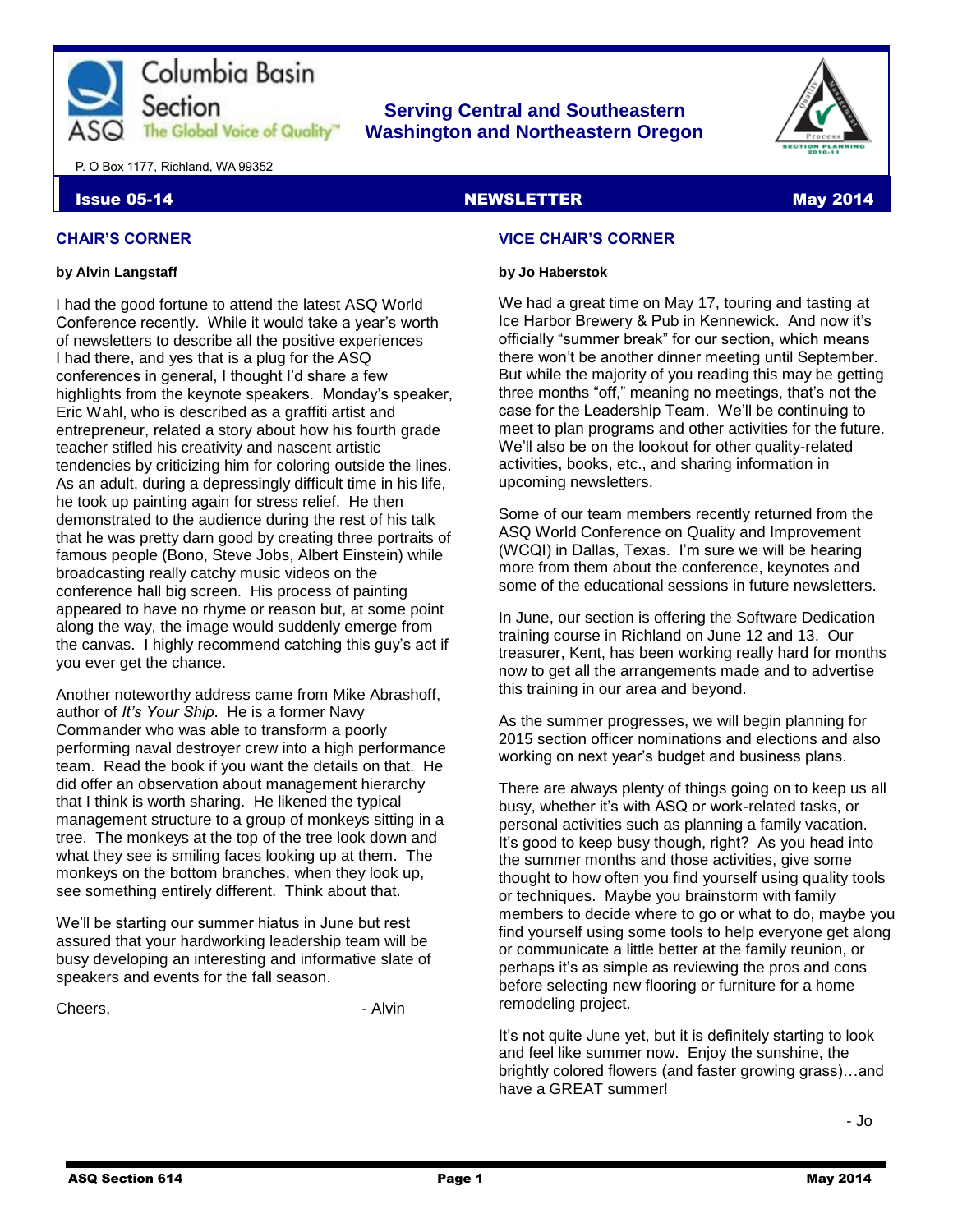#### **GET YOUR MAY MEMBER GIFTS**

This month's free ASQ member gifts are about Change Management and Control and include the following:

- E-book: *The Process-Focused Organization: A Transition Strategy for Success*
- *Executive Guide to Improvement and Change* webcast presented by Grace Duffy
- *Best Practices for Implementing a Global Change Management Solution* webcast presented by K.R. Karu
- Advice for change agents through a webcast titled, *Influencing Without Authority*
- Additional resources regarding change management and control including articles, case studies, and tutorials

Access your member gift by [clicking here.](https://asq.org/SignIn.aspx?prvurl=http://asq.org/membership/members/gift/?WT.dcsvid=MTA3NjQ3OTQ1Nzg2S0&WT.mc_id=EM1111827)

#### **VALUE ADDED AUDITING: THE STANDARD MANUAL OF RISK-BASED, PROCESS-AUDITING**

Have you read this book by Greg Hutchins? As some of you may recall, Greg spoke at our section's September 2012 meeting. He is a Principal Engineer with Quality+Engineering and the author of over a dozen best-selling books.

The following information about the book is from the ASQ website:

*Value Added Auditing* is the first book that addresses the convergence of operational, quality, customer-supplier, internal, compliance and other types of audits. It brings you the latest value added auditing technologies by describing a process for conducting practical, cost effective, risk based audits in many different functional areas.

The book can be used in several ways. You can read the book from beginning to end to develop an overall understanding of value added auditing, or you can refer to any chapter or section for specific information and answers to your questions. You can use this book to develop your own specialized value added audit questionnaires. Whether you are about to conduct your first value added audit, or are just experienced and want to expand your knowledge, you will find this manual useful.

To purchase this book through ASQ, [click here.](http://asq.org/quality-press/display-item/index.html?item=P1528)

#### **THE POWER OF OPTIMISM**

Everyone wants to be physically healthy. We most likely want to be mentally healthy as well.

The true measure of "mental fitness" is how optimistic you are about yourself and your life. Learn how to control your thinking so that you feel terrific about yourself and your situation, no matter what happens.

View a snippet of a Brian Tracy workshop on this topic by clicking [here.](http://www.motivatemevideo.com/brian-tracy-optimism/)

#### **TIME MANAGEMENT MADE EASY JUNE 3 WORKSHOP IN KENNEWICK**

Attack your day before it attacks you! This local workshop will be facilitated by motivational speaker and Life Coach Paul Casey. Topics will include the following:

- Using your personal values to establish your daily priorities
- Triaging your tasks for what's most important
- Beating the enemy of procrastination
- Making appointments with yourself to get things done

Get your time under control and watch your productivity soar !

Date: June 3 Time: 8:30 am – 11:30 am

Location: 5101 W. Clearwater, Kennewick

Cost: \$70 (bring a friend and you'll save \$25 on the overall cost)

To register or for more information, emai[l Paul.](mailto:pcgrowingforward@gmail.com)

#### **QUOTE OF THE MONTH**

"No one can make you serve customers well. That's because great service is a choice."

-- Ken Blanchard

## **GREEN OR MANY COLORS?**

by Grant Tate

L

Ask the average person on the street to define sustainability, they'll probably say, "Oh, it's that green stuff where they try to recycle or save energy." Indeed, many people including leaders of our businesses, government, and other organizations think of sustainability as strictly relating to the environmental movement. But, Wikipedia defines **sustainability** as "the capacity to endure." Given that definition, what does it mean to organizations? What is a sustainable organization?

Years ago while I was working at IBM, a new general manager was appointed to our Endicott, New York manufacturing plant. H. W. "Bud" Thue was a first class intellectual who was brought in from Douglas Aircraft, which was a rare situation in IBM, a company that normally promoted from within. I remember many stories about Bud, but one of his words continues to stand out—perpetuity. Bud may have picked it up from Peter Drucker, but to most of us in the plant, it sounded like a foreign language. When Bud said, "We need to focus on perpetuity," what the heck did he mean?

(continued on next page)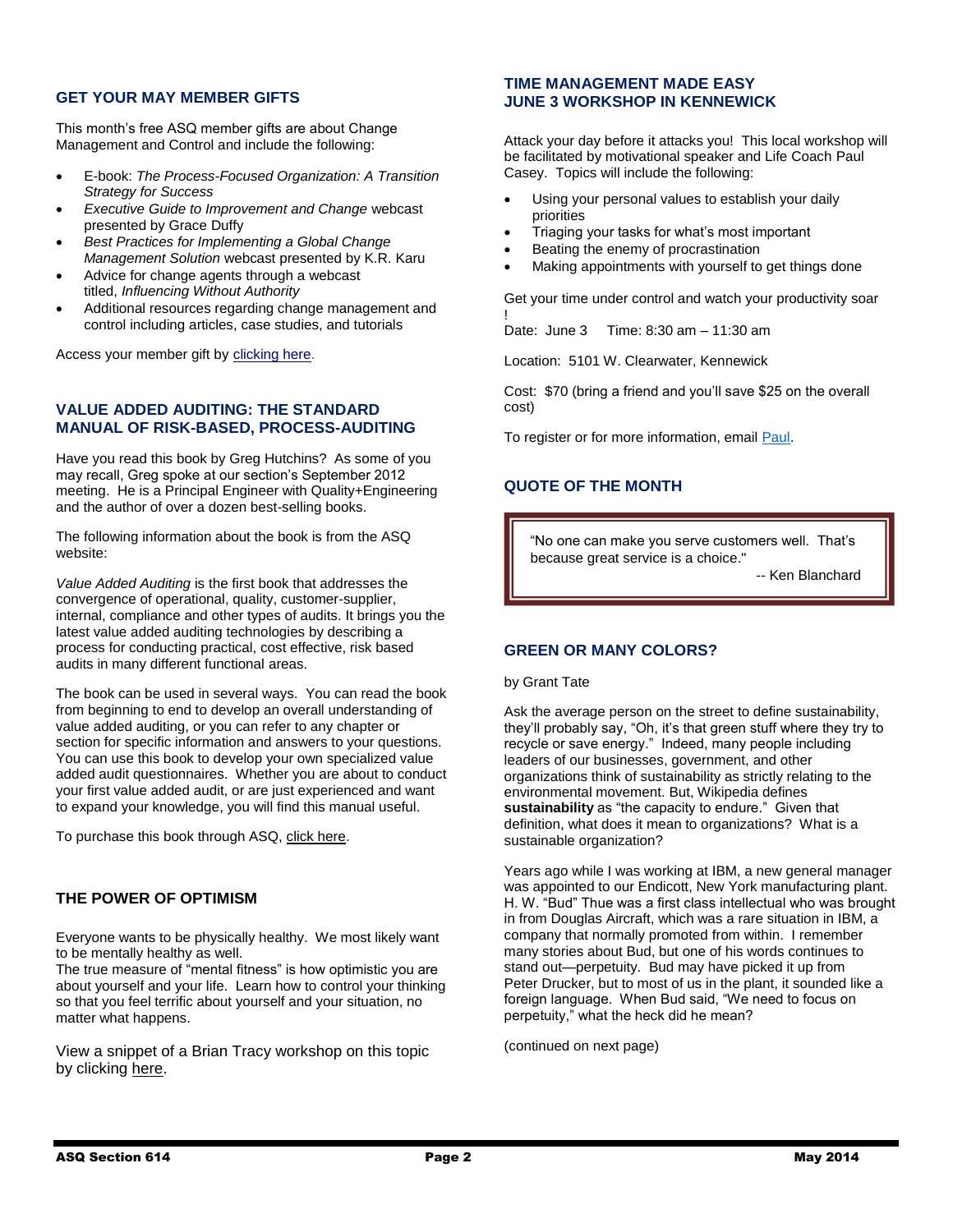Today, Bud's word might have been sustainability, the ability to endure ... pretty much the same idea as perpetuity. How do we plan and manage our organizations and management systems to operate efficiently and make the best uses of their resources ... raw materials, human effort, energy utilization, time utilization, facilities, transportation, and supply chain? In other words, a sustainable organization is an efficient system that serves its constituents, meets its goals, and adapts to its physical and economic environment.

Sustainability from this point of view is a systems issue. Piecemeal planning and execution does not produce efficient systems. A sustainable system should at least exhibit the following characteristics:

- It adapts to its external environment and has the sensors to detect and anticipate changes in its environment.
- It has a clear view of its customers and other constituents, understanding and serving their respective needs.
- It has an adaptable internal structure that can adapt to its environment and innovate new approaches.
- It has well-honed management methods to assure the system is operating according to its plans and specifications.
- It has measurement systems that encourage positive behavior and assure the organization's goals are met.
- It has the leadership and culture that promote high performance.
- It makes efficient use of all resources.
- It has a committed leadership team throughout its internal organization and its supply chain.

Given these characteristics, how might an organization design a sustainability program? Or to put it in systems terms, what can the organization do to make its system more efficient and effective? To answer that question, management needs a well-defined analysis and planning method to evaluate their organization, define clear goals, and design an action plan. The result of such an approach can save critical resources and possibly even save the organization.

*Grant Tate is cofounder and CEO of the bridge, ltd, a company that helps leaders transform themselves and their organizations, through coaching and our professionally designed processes. Previously, Dr. Tate was an IBM executive, launched three small companies and cofounded the New Mexico Technical Innovation Center and the Connecticut Venture Center.*

#### **YOU CAN BE MORE THAN ONE THING**

by Lori Rosenberg

The other evening I was watching my favorite TV show, "Blue Bloods." It's a New York City cop show, but it's really a whole lot more than that. It's about a family, the Reagans, who serve in various capacities in the NYPD and in the District Attorney's Office.

The reason I like the show may be because I'm originally from New York and am familiar with the city or maybe it's because Police Commissioner Reagan is played by Tom Selleck, who I think is an amazing actor and, let's face it, is an incredibly attractive man. This role is perfectly suited to him, and as Commissioner he brings the values of justice, fairness, service, and integrity to the show.

In this episode, Reagan was acting as a chaperone for his grandson's class while they were visiting a New York museum, and he explained to the children how people can be more than one thing in their lives. He gave the example of Theodore (Teddy) Roosevelt, who served many roles in his life.

In his early life Roosevelt was a taxidermist. After graduating from Harvard, he went on to serve in many roles: author, naturalist, cowboy, explorer, conservationist, historian, and politician.

Roosevelt entered the political scene and became an Assemblyman for New York State. He was also the Police Commissioner of New York City. He later served as Governor of New York State, Vice President, and the 26th President of the United States.

Roosevelt was also a military leader during the Spanish American War and is known for forming the First U.S. Volunteer Calvary Regiment known as the "Rough Riders."

During his Presidential administration he was responsible for many notable acts, such as legislation he signed to establish five national parks and instituted the National Parks Service.

It's amazing how one person accomplished so much in his short life of just 51 years. We may not aspire to the greatness of Theodore Roosevelt, but what we learn from him is that we're not just a teacher, lawyer, doctor, politician, or business person. We take on many roles in our lives and can influence those around us in so many ways.

If you're feeling stuck in your current role or want to try something new, look for opportunities around you where you can discover a side of you that you never knew existed. It may result in accomplishments you only dreamed of.

*Lorie Rosenberg has been involved with marketing, communications, and informational learning for over 30 years. She works with individuals on the "spiritual" side of business and life, helping them overcome their own limiting beliefs and gain the discipline and motivation to achieve personal growth and business success. For more information: [info@qualitytalk.com.](mailto:info@qualitytalk.com)* 

.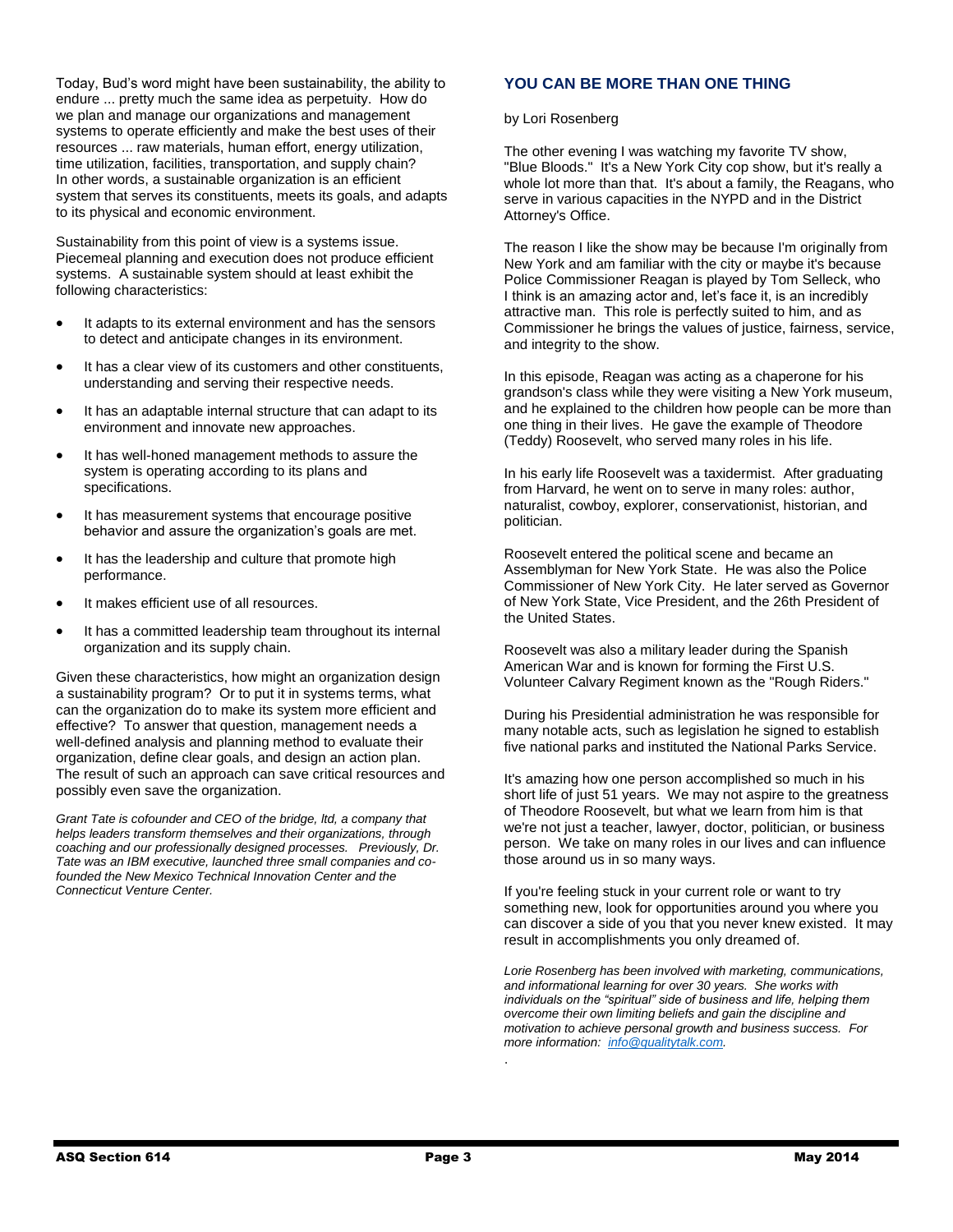#### **REMINDERS OF THAT WHICH WE MAY ALREADY KNOW**

Do you read every email and publication you receive from ASQ? The folks in Milwaukee do a pretty good job of sharing information with members, including details about the annual plans and success indicators.

But, we can probably all use a little refresher from time to time. With that in mind, read on…

#### **2014 OBJECTIVES & LEVEL1 KEY SUCCESS INDICATORS (KSIs)**

| Objective 1:<br>Increase<br><b>Impact</b>                                                                                   | <b>Objective 2: Grow</b><br><b>MOC</b>                                                                                                                                           | Objective 3:<br><b>Grow Means</b>                                                                                    |
|-----------------------------------------------------------------------------------------------------------------------------|----------------------------------------------------------------------------------------------------------------------------------------------------------------------------------|----------------------------------------------------------------------------------------------------------------------|
| Increase ASQ's<br>impact, as<br>measured by<br>the Impact<br>Focus<br>monitoring<br>system, by<br>December 31,<br>2014.     | Grow<br>individual/organizational<br>members and increase<br>loyalty, as measured by<br>the Customer Focus<br>monitoring system, by<br>December 31, 2014.<br><b>KSIs</b>         | Grow operating<br>revenue, as<br>measured by the<br>Means Focus<br>monitoring<br>system,<br>by December 31,<br>2014. |
| <b>KSIs</b><br>Impressions<br>Index<br>Citation<br>Index<br>Percent<br>Influenced<br>Percent<br>Realizing<br><b>Results</b> | Percent Individual<br>MoC Growth<br>Percent<br>Organizational<br>MoC Growth<br>Percent Individual<br><b>Member Loyalty</b><br>Percent<br>Organizational<br><b>Member Loyalty</b> | <b>KSIs</b><br>Percent<br>Operating<br>Revenue<br>Growth<br>Return on<br>Operating<br>Revenue<br>Liquidity<br>Ratio  |

### **Objective 4: Improve Process & Operations**

Improve key work process and key project performance, as measured by the Operations Focus monitoring system by, December 31, 2014.

- Percent of Key Work Processes Performing to Established **Standards**
- Percent of Key Projects Meeting Plan Milestones

#### **ASQ STRATEGIC DIRECTIONS 2014 STRATEGIC PLAN**

#### **ASQ MISSION**

To increase the use and impact of Quality in response to the diverse needs of the World.

#### **ASQ VISION**

By making quality a global priority, an organizational imperative and personal ethic, ASQ will become the community of choice for everyone who seeks quality concepts, technology, and tools to improve themselves and their world.

#### **VALUES**

- Providing Value to Members of the Community
- People With Passion and Commitment
- Innovation and Quality
- Teamwork and partnering

#### **TRANSFORMATION IMPERATIVES**

- Customer Engagement: Providing Value to our Members and Enabling Their Success
- Aligned, Empowered Leadership Throughout
- Global Voice More Singing the Song
- Impact Giving the Gift of Quality

#### **OBJECTIVES**

- 1) Increase Impact
- 2) Grow MoC
- 3) Grow Means
- 4) Improve Process & Operations
- 5) Improve Workforce Engagement

#### **STRATEGIES**

- Increase the Value of Being a Member of the ASQ **Community**
- Support ASQ Leadership in Their Efforts to Serve Members of the Community and ASQ's Mission
- Make Global ASQ a Reality for the Benefit of All Members of the Community
- Leverage Technology to Deliver an Ever Higher Level of Value to the Global Quality Community
- Grow Ability to Serve the Needs of Organizations to Increase Their Use/Impact of Quality
- Support the Use of Quality to Make the World a Better Place -Quality is a Gift